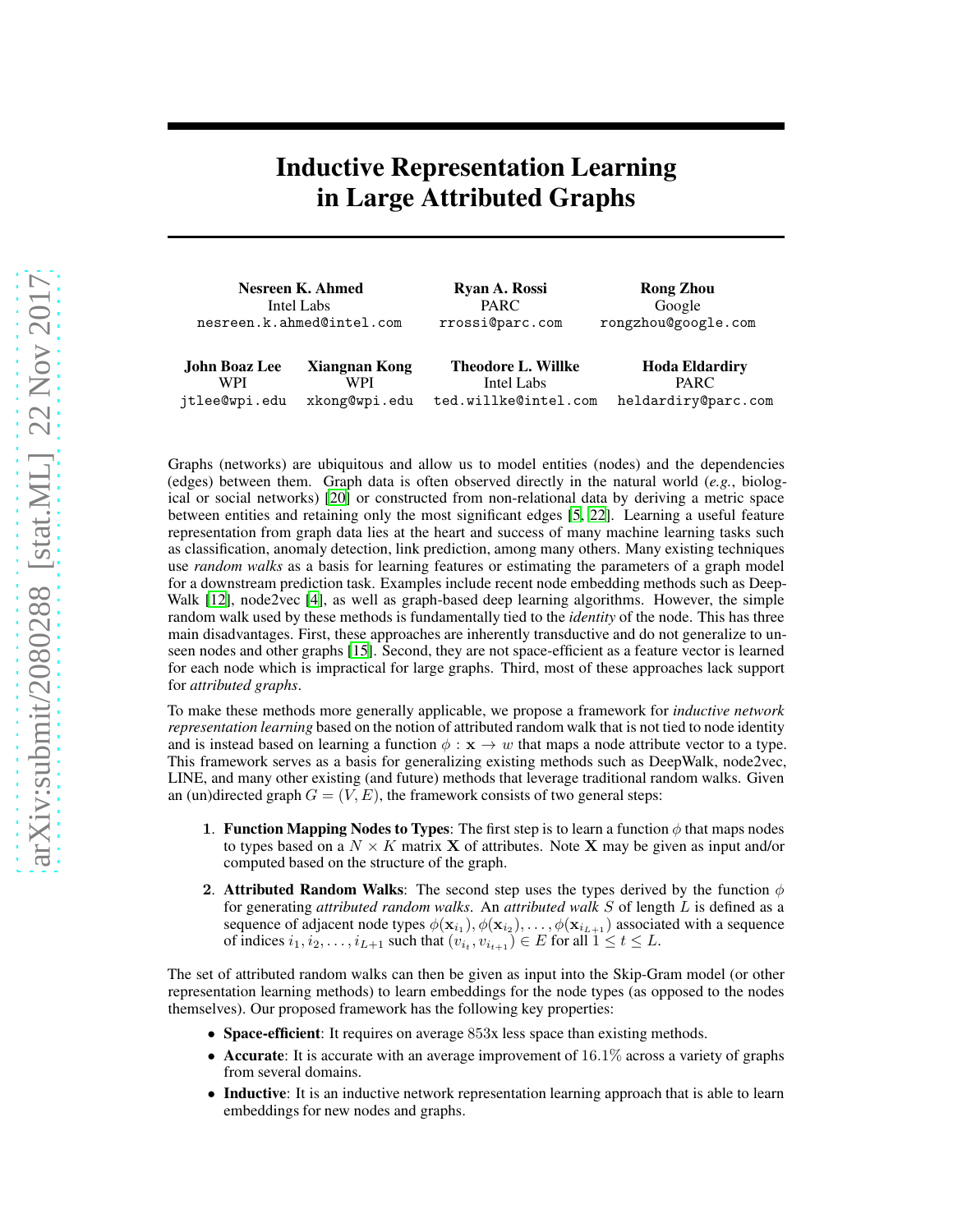• Attributed: It naturally supports graphs with attributes (if available) and serves as a foundation for generalizing existing methods for use on attributed graphs.

| <b>GRAPH</b>      | <b>Our Method</b> | Node2Vec [4] | DeepWalk [12] | <b>LINE</b> [19] |
|-------------------|-------------------|--------------|---------------|------------------|
| biogrid-human     | 0.877             | 0.869        | 0.864         | 0.744            |
| bn-cat            | 0.710             | 0.627        | 0.627         | 0.672            |
| bn-rat-brain      | 0.748             | 0.716        | 0.716         | 0.691            |
| bn_rat_cerebral   | 0.867             | 0.813        | 0.811         | 0.709            |
| ca-CSphd          | 0.838             | 0.768        | 0.735         | 0.620            |
| eco-everglades    | 0.762             | 0.739        | 0.739         | 0.704            |
| eco-fweb-baydry   | 0.681             | 0.655        | 0.627         | 0.660            |
| ia-radoslaw-email | 0.867             | 0.756        | 0.745         | 0.769            |
| inf-USAir97       | 0.884             | 0.881        | 0.834         | 0.843            |
| soc-anybeat       | 0.961             | 0.854        | 0.848         | 0.850            |
| soc-dolphins      | 0.656             | 0.580        | 0.498         | 0.551            |
| fb-Yale4          | 0.793             | 0.742        | 0.728         | 0.763            |
| fb-nips-ego       | 0.998             | 0.997        | 0.996         | 0.743            |
| web-EPA           | 0.926             | 0.804        | 0.738         | 0.768            |

<span id="page-1-1"></span>Table 1: AUC scores for Link Prediction. See text for discussion.

To evaluate the effectiveness of the proposed framework we use it to generalize node2vec. Additional details are discussed in [\[2\]](#page-1-0). Experimental results are provided in Table [1.](#page-1-1) The results in Table [1](#page-1-1) use the MEAN OP  $(\mathbf{z}_i + \mathbf{z}_j)/2$  to construct edge features from the learned node embedding vectors  $z_i$  and  $z_j$  of node i and j. Similar results were observed using other operators. In all cases, the generalized approach outperforms all other methods across a wide variety of networks from biology to information and social networks. The experimental results in Table [1](#page-1-1) demonstrate the effectiveness of the proposed framework for generalizing existing methods making them more powerful and practical for attributed and heterogeneous/typed networks [\[7,](#page-2-7) [17,](#page-2-8) [18](#page-2-9)] as well as for inductive learning tasks [\[6](#page-2-10), [9](#page-2-11), [10,](#page-2-12) [13,](#page-2-13) [15,](#page-2-5) [16](#page-2-14), [21](#page-2-15)]. Notably, the generalization enables these methods to leverage any available intrinsic or self-attributes as well as any arbitrary set of structural features derived from the graph (*e.g.*, higher-order subgraph features such as graphlets [\[1\]](#page-1-2)) or even relational features that leverage the graph structure as well as the initial intrinsic/self-attributes [\[14\]](#page-2-16). Furthermore, the learned embeddings from our approach naturally generalize as they are no longer tied to identity and instead represent general functions that can easily be extracted on another arbitrary graph. Therefore, the approach naturally supports a wide range of *inductive network representation learning* [\[15\]](#page-2-5) tasks such as cross-temporal link prediction [\[10](#page-2-12)], classification in dynamic networks [\[11](#page-2-17)], acrossnetwork prediction and modeling [\[9\]](#page-2-11), role discovery [\[13\]](#page-2-13), graph matching [\[16\]](#page-2-14) & similarity [\[21\]](#page-2-15), among others [\[2,](#page-1-0) [3,](#page-1-3) [8](#page-2-18)]. Finally, the generalized approach using the proposed framework is guaranteed to perform at least as well as the original method since it is recovered as a special case of the framework. Other advantages of the framework are discussed in the full version of this paper [\[2\]](#page-1-0).

Conclusion: This work proposed a flexible framework for generalizing an important class of embedding and representation learning methods for graphs that leverage random walks. The framework serves as a basis for generalizing existing methods for use with attributed graphs, unseen nodes, inductive learning/graph-based transfer learning tasks, while also allowing significantly larger graphs due to the inherent space-efficiency of the approach. Finally, the framework was shown to have the following desired properties: space-efficient, accurate, inductive, and able to support graphs with attributes (and more generally heterogeneous/typed networks).

## References

- <span id="page-1-2"></span>[1] N. K. Ahmed, J. Neville, R. A. Rossi, and N. Duffield. Efficient graphlet counting for large networks. In *ICDM*, page 10, 2015.
- <span id="page-1-0"></span>[2] N. K. Ahmed, R. A. Rossi, R. Zhou, J. B. Lee, X. Kong, T. L. Willke, and H. Eldardiry. A framework for generalizing graph-based representation learning methods. In *arXiv:1709.04596*, 2017.
- <span id="page-1-3"></span>[3] L. Akoglu, H. Tong, and D. Koutra. Graph based anomaly detection and description: a survey. *DMKD*, 29(3):626–688, 2015.